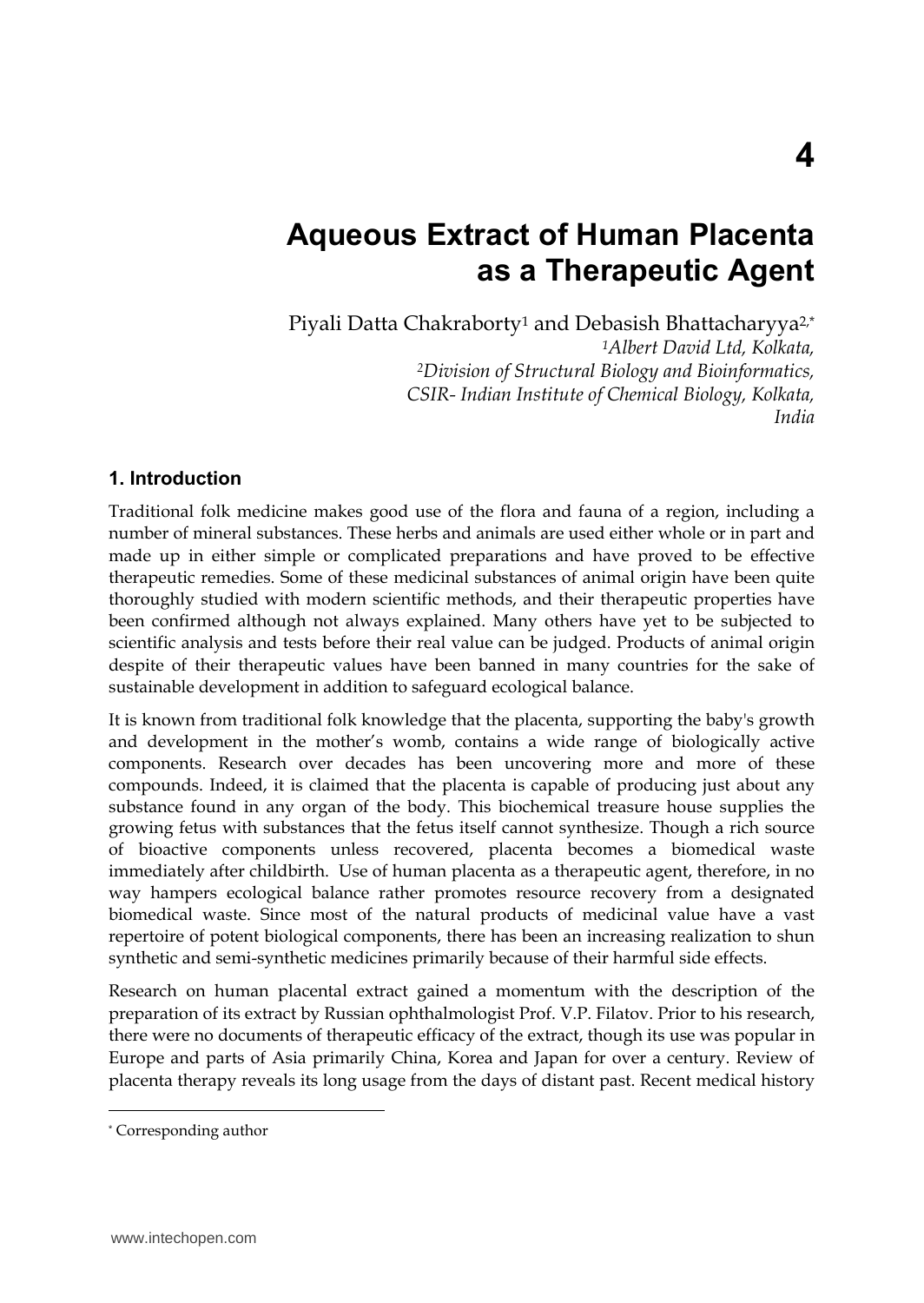from 1912 showed that Filatov started research on grafting human corneas using the principle of transplantation of preserved material. He observed that when animal or vegetable tissues are isolated from the organism and subjected to the action of environmental factors that inhibit their vital processes, they undergo a biochemical readjustment. In consequence to this readjustment, the tissues develop substances that stimulate their vital processes. Filatov named these substances as *Biogenic stimulators* (Filatov, 1951). After many clinical experiments, Filatov was convinced that any tissue of human or animal origin could be used to obtain curative effect and this tissue may not necessarily correspond histologically to the tissue affected by the pathological process. He extended this principle to general medicine and confirmed that the process was just as valid for other human tissues. That is how the principle of therapeutic tissue was born (Filatov, 1955).

Placenta serves as a natural storehouse of many biologically active components with significant healing attributes (Tonello et al., 1996). Various extracts of placenta have been described, however, only an aqueous extract of fresh full term human placenta acts as a potent biogenous stimulator (Wu et al., 2003). Over a period of time, it has been demonstrated that only an aqueous extract of human placenta has effective therapeutic potential. The composition of the extracts depends on the method of its preparation and consequently, they show different therapeutic activities. Clinical efficacy of an aqueous extract of human placenta in wound healing is already established (Hong et al, 2010, Wu et al., 2003). Globally scientists are investigating on placenta as a total organ and they expect to discover new applications exploiting the potency of the organ and identify new compounds in near future. This aqueous extract finds importance owing to its ability in curing chronic non-healing wounds including post-surgical dressings and high degree of burn injuries (Wu et al., 2003).

Wound healing is a complicated interrelated process wherein the injured dermal and epidermal tissue is naturally regenerated. Though well regulated, the process of healing is susceptible to interruption or failure leading to the formation of chronic non-healing wounds. Factors which may contribute to this include diabetes, venous or arterial disease, old age and infection. Placental extract, ever since its usage has been shown to be clinically effective in healing normal as well as infected wounds (Shukla et al., 2004, Chakraborty et al., 2009). It is involved in almost every stage of healing. It is also used in wound dressings to speed up the process of recovery. Though clinically well-tested, emphasis is now being laid in understanding the bioactive components involved in the process of healing. Research on the extract has highlighted some important components that might play roles in this process while few more are yet to be identified. Once the active components are identified and a proper biochemical basis of their action is defined, these components may be used even for newer purposes (Chakraborty et al., 2009).

The way in which biological products are produced, controlled and administered requires necessary precautions. Unlike conventional pharmaceutical products, which are normally produced and controlled using reproducible chemical and physical techniques, biological products are manufactured by methods involving biological processes and materials, such as cultivation of cells or extraction of material from living organisms. These processes display inherent variability, so that the range and nature of by-products are also variable. This variability, commercially termed as batch variation, occurs to a higher degree in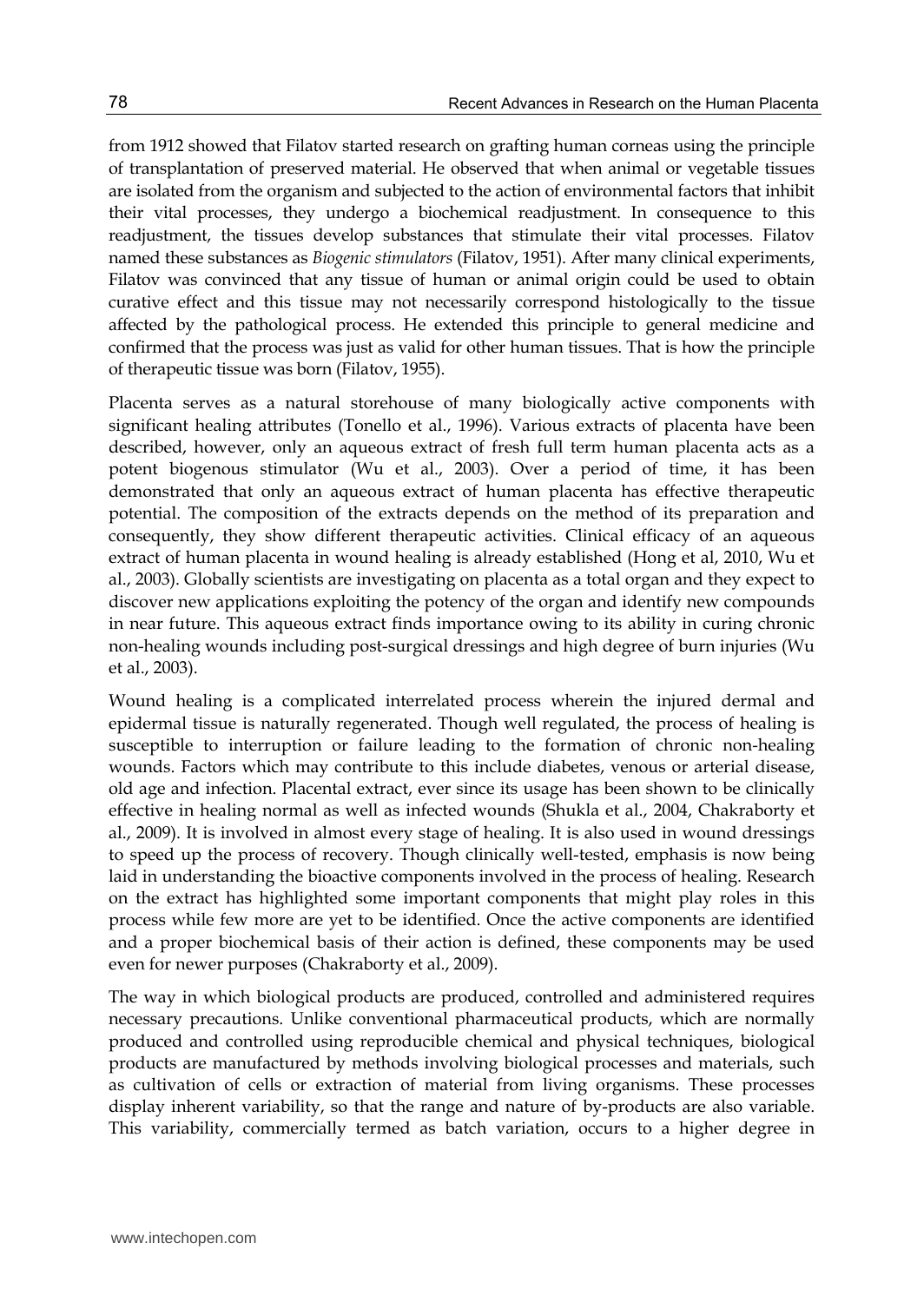products of plant origin compared to those of animal origin. Thus in the manufacture of biological products for direct application to human, full adherence to GMP (Good Medical Practice) is necessary for all production steps, beginning with the starting material from which the active ingredients are produced (WHO, 1992).

For any drug to make its mark in the international market, certification from regulatory authority to ensure its safe use without side effects is compulsory. Exhaustive research to verify the pharmacological efficacy of the drugs derived from traditional medicine in pharmaceutical and biomedical arena is necessary. This would enable to confirm with ancient texts and to understand and verify how the specific pharmacological action of the drug is manifested. Research on the extract reveals ample opportunity for discovery of potent bioactive components whose precise mechanism of action is yet to be elucidated. In the present era of modern pharmaceutical and biomedical research, it has become necessary to verify the pharmacological effects of the drugs in order to check whether they correspond to the ancient texts and to study how the drugs work, and also to isolate the active principles that result in the specific pharmacological action of the extract. In this review, we aim to discuss the efficacy and the biochemical components present in the aqueous extract of human placenta, which has potent wound healing attributes.

## **2. Preparations of human placental extract**

Placental extracts can be classified into two different types: aqueous extract and hydroalcoholic extract. The components present in the extract depend on the method of its preparation and are based on solubility of the components in respective solvent of extraction. Thus, an aqueous extract is likely to contain more polar molecules such as peptides/proteins, small organic components like amino acids, nucleotides, polydeoxyribonucleotides (PDRNs), carbohydrates and trace amount of lipids mostly bound to proteins which are comparatively soluble in aqueous medium. Likewise, various types of lipids may be present in hydroalcoholic extract (less polar and hydrophobic). Chemical analysis of the hydroalcoholic extract revealed the presence of glycosphingolipids, cholesterol, triglycerides, high density lipoproteins, carbohydrates, sialic acids and others, including amino acids, nucleotides, carotenes, vitamins, including small amount of low-molecular-weight proteins/peptides containing hydrophobic amino acid residues which are soluble in a less polar solvent.

Modern indigenous aqueous placental extract is prepared employing Filatov's procedure. The manufacturing procedure of the indigenous extract holding confidentiality of the proprietary terms is as follows: fresh placentae were stored in ice and portions were tested for HIV antibody and Hepatitis B surface antigen. Single hot and cold aqueous extractions were done after incubating dissected and minced placenta at 90°C and 6°C respectively. This was followed by sterilization of the extract under saturated steam (pressure 15-lbs/sq inch at 120<sup>o</sup>C for 40 min). After filtration and addition of 1.5% ( $v/v$ ) benzyl alcohol as preservative, ampoules were filled and sterilized once again under the said condition for 20 min. In the first sterilization, the extended duration of heat treatment essentially completed precipitation of a number of macromolecules like proteins. This is apart from adding safety margins to the temperature, time or both to destroy most resistant spore-producing species like *Clostridium tetani*. The terminal sterilization step was to maintain sterility of the products after they were filled and sealed in ampoules. Each milliliter of the drug was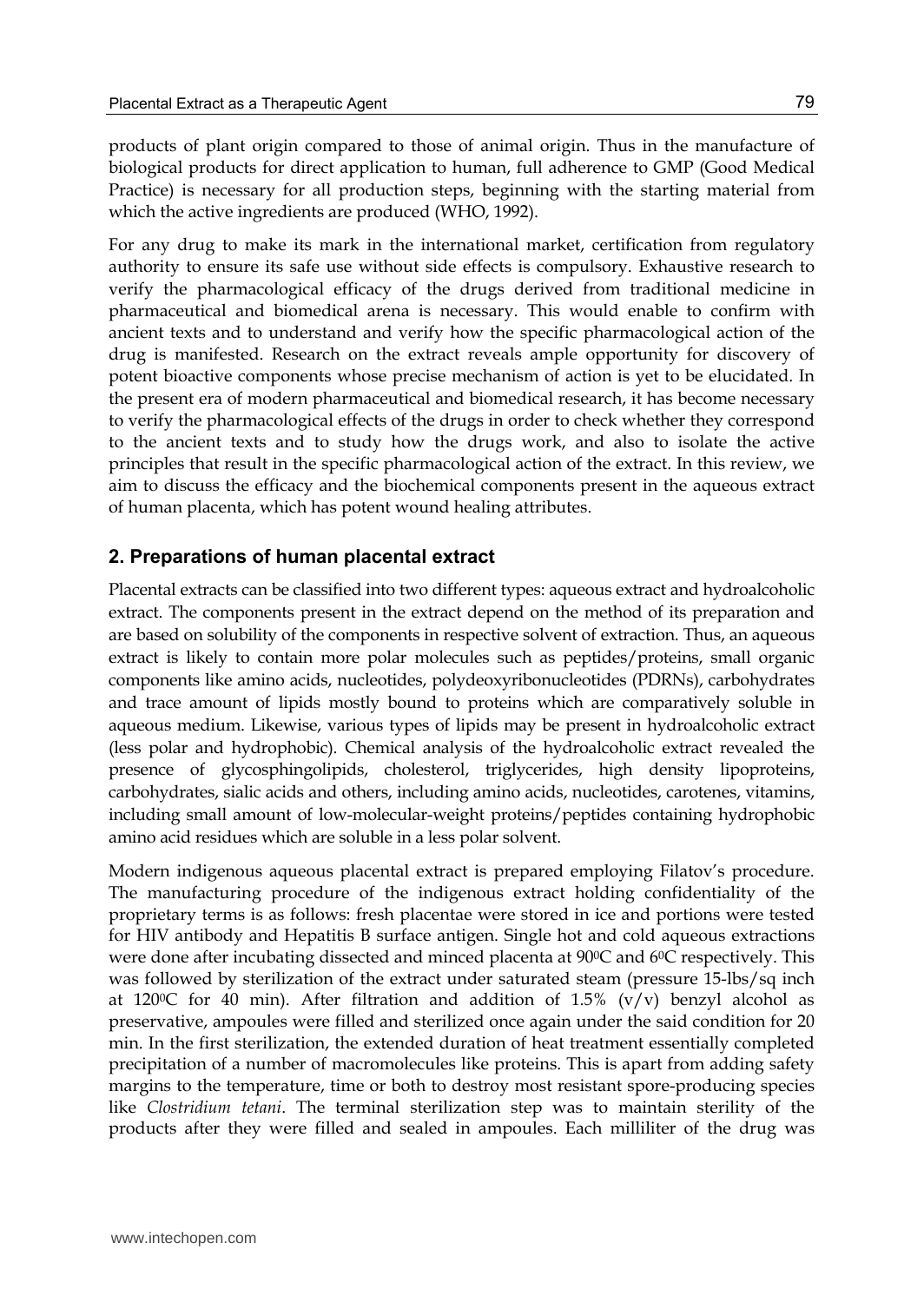derived from 0.1 g of fresh placenta. A single batch was prepared from the pool of several placentae. The trade name of the extract is 'Placentrex'. Carried over bioactive components in the extract depends on the method of its preparation. As the extract is prepared by repeated sterilization process, it is expected that it may contain macromolecules in their degraded forms together with small bio-organic compounds such as amino acids, peptides, small sized polypeptides, nucleotides, small polynucleotide fragments etc. Only those molecules that are heat stable and are able to withstand high sterilization pressure will remain biologically active. The active components with significant biological activity have been discussed later on. Presence of various organic components gives the extract a yellowish tinge (Datta and Bhattacharyya, 2004a).

In India, several studies have been made on the drug used as wound healer. The extract is a potent biogenous stimulator and abundantly used as an efficient wound healer (Punshi, 1981). Broadly speaking, an aqueous extract of human placenta has the following actions in the body: it accelerates cellular metabolism providing the energy for the inflammatory response to occur. It also aids in absorption of exudates by controlling its formation, removal of unhealthy tissue by debridement and management of bacterial load that are required for good wound bed preparation (Hong et al., 2010). It stimulates tissue regeneration processes. Aqueous extract of placenta contain nucleotides like PDRNs and NADPH that are known for their regeneration effect (Nelson and Cox, 2000). In addition, it also supplements growth factors and small peptides that help in matrix formation and cell adhesion, thereby promoting wound healing as described in details later on.

The hydroalcolic extract of placenta is more effective for the treatment of vitiligo. The method of preparation of a hydroalcoholic extract of fresh human placenta meant for vitiligo treatment has been reported earlier (Pal et al., 1995). Such an extract from human placenta with efficient skin pigmenting activity has been developed based on experimental therapies. Glycosphingolipids, capable of inducing adhesion, spreading and motility of melanoma is present in the extract and therefore, may lead to skin pigmentation through induction of melanocytes (Pal et al., 2002).

## **3. Role of placental extract in wound healing**

Wound healing is a very complex process that includes inflammation, cell migration, extracellular matrix deposition and cell maturation (Diegelmann and Evans, 2004). Several cytokines and growth factors are involved in inducing different cell types for healing. Extracellular matrixes such as collagen, laminin, and fibronectin are deposited in the dermis under the effects of fibroblasts in the later phase of healing. In the last phase, contraction of the dermis in full-thickness wounds and squamous differentiation of the keratinocytes on the surface of wounds concludes its maturation (Falanga, 2001). Among all the extracts of placenta that have been prepared, only the aqueous extract has been shown to have potent clinical efficacy in terms of healing. Aqueous extract from placenta is used as a licensed drug for wound healing under different trade names in India and overseas countries (Datta and Bhattacharyya, 2004a). This could be due the fact that the aqueous extract is a rich source of various bioactive peptides with tissue regeneration potential (Chakraborty and Bhattacharyya, 2005a; De et al., 2009). In addition, the extract also retains amino acids, nucleotides, polydeoxyribonucleotides and carbohydrates that might be responsible for wound healing. Most of the wound healers that are available in the market have anti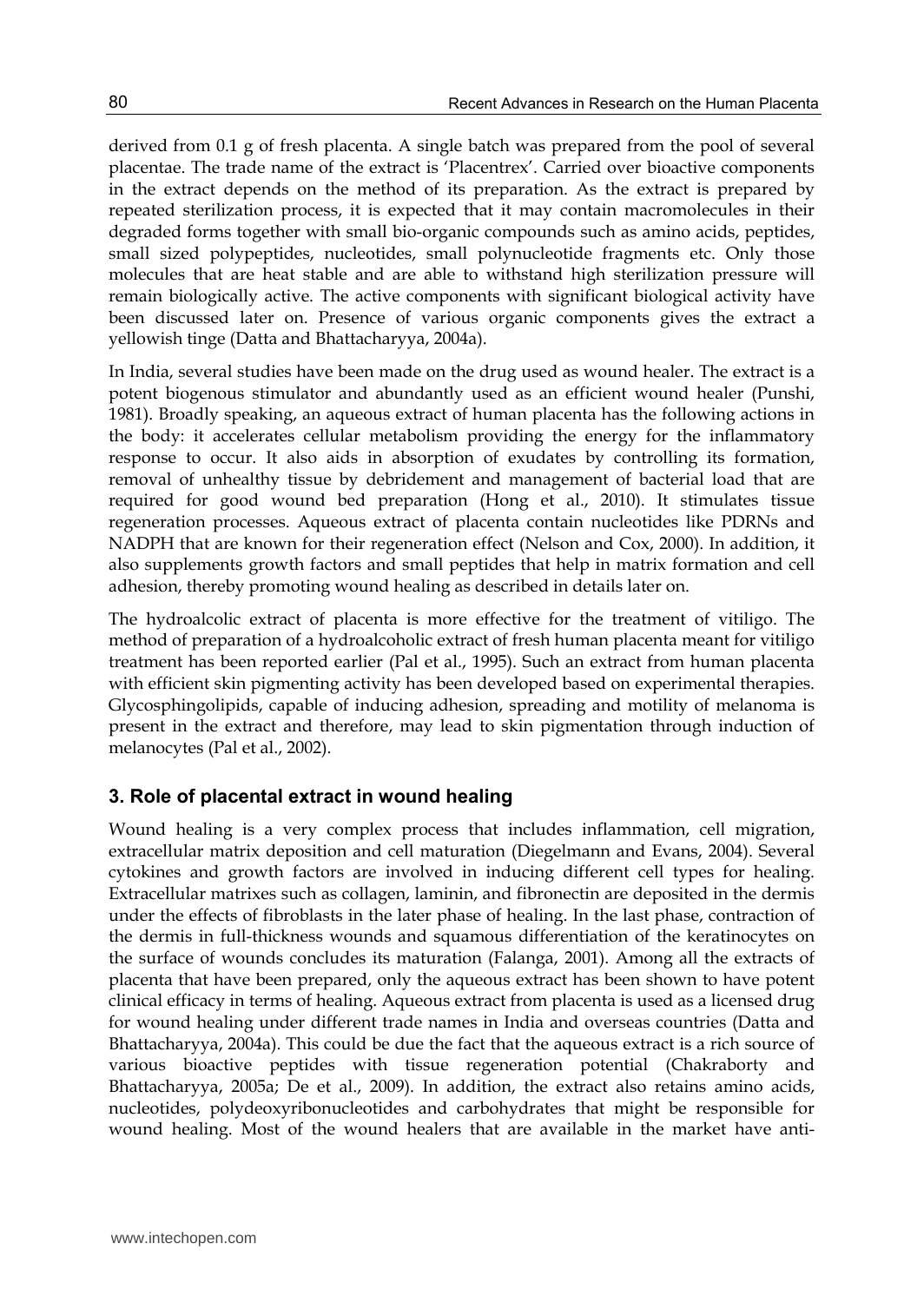microbial (antibacterial or antifungal) properties but the potency of the extract lies in the fact that it not only reduces the inflammatory phase and microbial burden on the wound (Chakraborty and Bhattacharyya 2005b) but also help in cell migration (Gupta and Chottopadhyay, 2008), matrix formation and tissue regeneration thereby ensuring sequential uninterrupted healing. Placental extract plays a beneficial role as a topical agent

in the management of chronic non-healing wounds. It is reported that the extract promotes fibrogenesis, neoangiogenesis and epithelialisation (Shukla et al., 2004). Globally, the extract is now accepted as an effective healer in burn injuries, chronic non-healing wounds, post surgical dressings, as well as bedsores (Chakraborty et al., 2009).

Clinical evaluation of the aqueous extract revealed that it has anti-inflammatory and antiplatelet aggregation activity. As reported the extract exhibits anti-inflammatory response probably either through inhibition/inactivation of chemical mediators or by directly modulating prostaglandin (PG) production by suppression of cyclooxygenase (COX). Kinins, chemical mediators of nonimmunological type of inflammation, have two membrane receptor B1 and B2, for their activities. It has been reported that in cotton pellet induced subacute inflammation model, the extract may act as inhibitor of the B1-receptor thereby exerting its anti-inflammatory effect. It also helps in activation of the clotting cascade by trauma which results in platelet activation, followed by aggregation. The clinical study of platelet aggregation reflects that this extract can either inhibit PGs synthesis pathway or 5-hydroxytryptamine (5-HT) release. In addition, an aqueous extract of human placenta has also shown to stimulate collagen synthesis *in vivo* in rats. The significant increase in tensile strength and tissue DNA in the animals given the extract (intra muscular) indicates it was associated with marked collagen synthesis. The cytoplasmic repairment was revealed from regeneration of protein in appreciable amount. The efficiency of formation of collagen depends mainly on the synthesis of hydroxyproline, which was also shown to be appreciably high in the i.m. treated rats with the extract. These evidences, as reported, were further supported by pictures of histopathological changes showing maximum accumulation of collagen fibrils and epithelialisation (Biswas et al., 2001).

Human and animal models show that placental extract has an immunostimulating action both at cellular and humoral levels. It probably increases IgG and IgM at the humoral level and total lymphokines at the cellular level. It also reports several advantages over antibiotics and chemotherapeutic agents in terms of antibacterial activity including vascularisation of wound environment and is free from side effects (Chakraborty et al., 2009).

The injectable form of placental extract was found to be very effective, inexpensive and excellent stimulant of granulation tissue, which is superior to the dressing of povidone iodine (Pati et al., 2001). Human placental dressing was found to be effective in clinical wound healing for chronic varicose ulcers (Burgos et al., 1989). Later, this finding was supported by Subramanian et al., 1990. The wound healing potency of the aqueous extract of placenta is thus clinically well established and a lot of evidences support these findings. However, the active components present and the molecular mechanisms that are involved in the healing process are yet to be defined. The variety of biological actions of aqueous extract of human placenta is a matter of increasing interest. Characterization of such extract by isolating the active components present in it and to determine their mechanism of action related to wound healing process is of utmost requirement. This is because scientific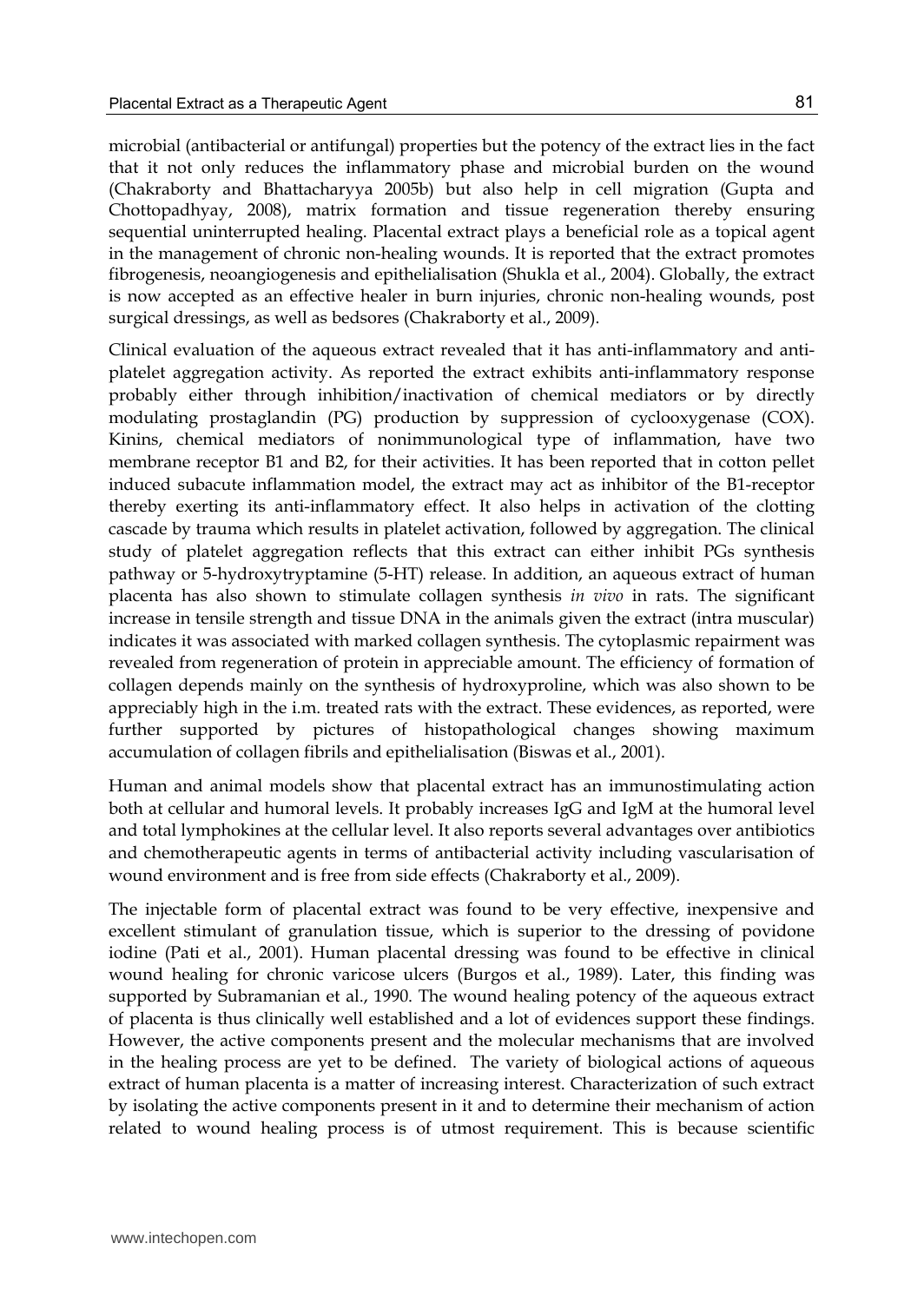assessment of such extract is necessary for its better acceptance in medical practice with a more convincing approach.

## **4. Biochemical characterization and possible mechanism of action of the extract**

Human placental extract manufactured by a proprietary extraction method using term human placenta as a raw material has potent therapeutic efficacy. Use of placental extract in different preparations under various trade names is a recommended worldwide practice. Developed from folk knowledge, the aqueous extract is used as a globally accepted licensed drug in post surgical dressings, as a healer in burn injuries and chronic wounds under different trade name in many countries including India (Chakraborty et al., 2009).

Isolating active components present in a biological extract is a natural propagation towards characterization of the drug. The contents present in the extract depend on the method of its preparation. An aqueous extract of placenta contains amino acids, peptides, glycosaminoglycans, lipids, polynucleotides (mainly polydeoxyribonucleotide fragments), vitamins, minerals etc. Some of them can be chemically or biologically synthesized but many of them can only be obtained by isolating them from a natural source. An aqueous extract of human placenta of potent therapeutic value is under research in terms of identifying the active components present and the biochemical basis of its mode of action. It was initiated at Indian Institute of Chemical Biology, Kolkata, India from 1999 and is still ongoing. The drug 'Placentrex' – manufactured by Albert David Ltd., Kolkata has been used for this purpose, which is used as wound healer from long back. The extract is prepared under relatively harsh conditions; as a result of which macromolecules are degraded generating low molecular weight bio-organic compounds e.g. amino acids, peptides, small sized polypeptides, nucleotides, small polynucleotide fragments etc. Owing to the presence of PDRNs, the spectral pattern of the extract corresponds mostly to that of DNA with a high absorption at 260 nm. Characterization of such extract by isolating the active components present in it and to determine their mechanism of action related to wound healing would be significant.

Major findings with its constituents include demonstration of minimal batch variation of the extract using conventional spectroscopic and chromatographic techniques like UV-VIS absorption spectra, FT-IR, TLC, HPTLC and HPLC and also by newly developed method for fingerprinting of multi-component drugs using fluorescence Excitation-Emission-Matrix (EEM) plots. Since there is no fingerprinting technique, which could be applied universally to separate different class of components, combination of different modes is used and upgradation of finger printing procedures is an active area of present research. Fluorescence spectroscopy has versatile application in chemistry and biochemistry. Modern versions of spectrofluorimeters are equipped with generation of three dimensional (3D) contour plots, also called EEM plots. where the z-axis represents emission intensity. Its advantage lies on presentation of chromophores having different excitation and emission patterns in a single profile. In analytical chemistry, it is frequently used in environmental and hydrological studies. Moreover, since wide excitation and emission zones are covered in a single profile, there is no scope of missing any newly emerged fluorophore in a batch. This safeguard is almost impossible to include in two-dimensional fluorescence emission profiles. A high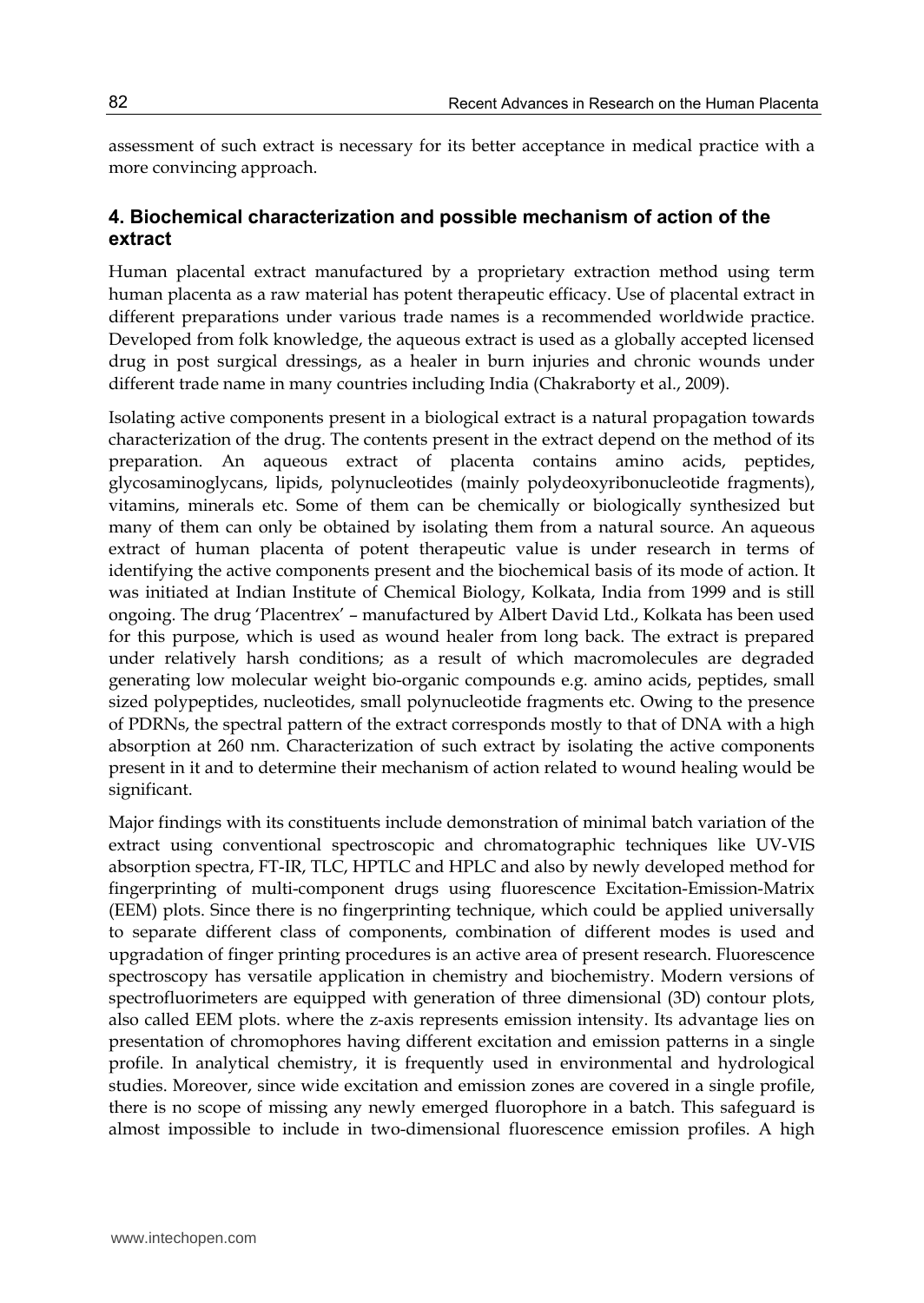complex multi-component biological system.

During characterization of the extract, a fluorophore has been detected which had excitation and emission properties similar to nicotinamide adenine dinucleotide, reduced form (NADH) and nicotinamide adenine dinucleotide phosphate, reduced form (NADPH). When excited at 340 nm, it results in fluorescence emission having maxima around 436 nm, which is fairly specific for NADH and NADPH. These are natural constituents of placenta and play important roles in different metabolic pathways including wound healing. NAD/NADH and NADP/NADPH are major redox-active 'electron storage' compounds. One or both of these 'redox pairs' is involved in every major biochemical pathway. They participate in the trafficking of electrons as 'reducing equivalents,' the electron packets that facilitate metabolism. Evidence of only free and bound NADPH (supplying as a substrate or cofactor for enzymes) were demonstrated using thin layer chromatography and reversed-phase HPLC. Since NADPH is known to regulate a number of phenomena related to wound healing, we have investigated its presence in different batches of the drug. Biological functionality of the fluorophore in the extract has been confirmed by enzymatic assay. It has been shown that NADPH in aging human skin cells increases synthesis of collagen involving filaggrin and keratin *in vitro* (Datta and Bhattacharyya 2004a).

The extract also has the ability for *in vitro* NO induction in mouse peritoneal macrophage and human peripheral blood mononuclear cells (PBMC). The aqueous extract has been investigated in terms of induction of NO by macrophages. It has been demonstrated that with an increase of NO production, concomitant decrease in NADPH present in the applied placental extract was observed, thereby indicating that the NADPH pool of placental extract is metabolized, further justifying the biological potency of this nucleotide in the extract (Chakraborty et al., 2006). It has been well documented that nitric oxide (NO) has multiple effects at the molecular, cellular and physiological level in wound healing. It promotes inflammatory mediation of repair mechanism and wound matrix development followed by remodeling. NO mediated cellular signaling possibly enhances wound repair by increasing tissue oxygen availability through angiogenesis. It is produced in macrophages by the enzyme inducible nitric oxide synthase (iNOS) during wound healing (Luo and Chen, 2005). It acts as a biological signaling and effector molecule capable of diffusing across membranes and reacting with a variety of targets. Once induced, production of NO within the tissue can induce an environment that is toxic to invading microorganism (Efron et al., 2000). It promotes inflammatory mediation of repair mechanism and wound matrix development followed by remodeling. The extract has also shown to induce interferon- $\gamma$  (IFN- $\gamma$ ) production by macrophages (Chakraborty et al., 2006).

Anti-microbial property of the extract against a large number of pathological microorganisms related to prevention of secondary infections to wounds has also been demonstrated. The extract has an effective inhibitory role on the growth of different microbes particularly growth of clinically isolated bacteria, e.g. *E. coli* from urine and blood culture and *S. aureus* from pus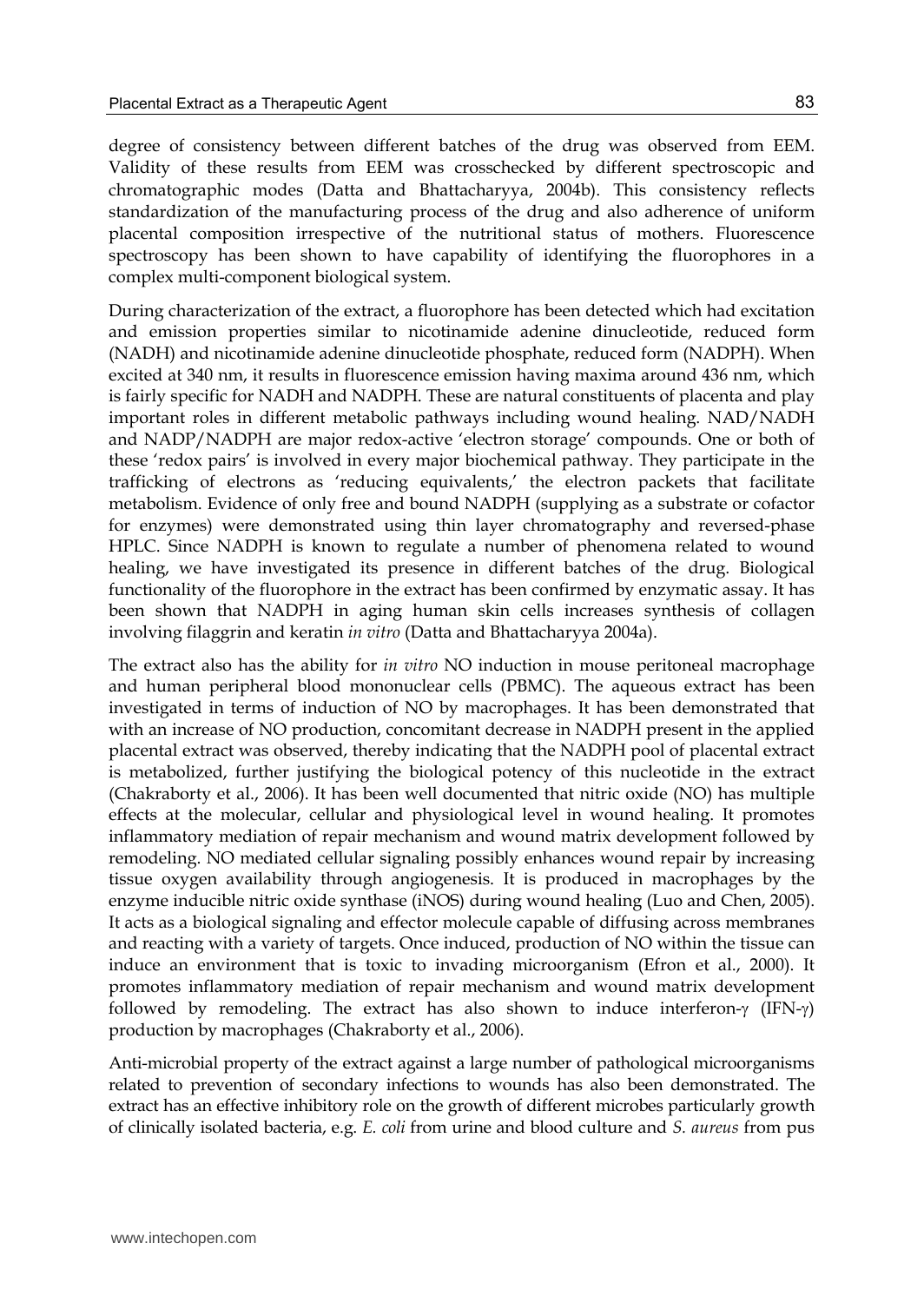cells. Drug resistant strains such as *E. coli DH5* $\alpha$  *Pet-16 AmpR and Pseudomonus aeruginosa CamR* were also significantly inhibited by the extract. The extract has both bacteriostatic and fungistatic activities. Dose-dependent response of the extract was observed. A mixture of polydeoxyribonucleotides (PDRNs) appears to be the causative agent. Partial protection of the wound from secondary microbial infection is thus indicated. Though the mechanism of such growth-inhibitory activities has not been studied, it is predicted that the PDRNs present in the extract enter the microbes and interfere with their replication machinery (Chakraborty and Bhattacharyya, 2005b).

An important finding was isolation and purification of a peptide of around 7.4 kDa from the extract. Derived partial amino acid sequence from mass spectrometric analysis showed its homology with human fibronectin type III. Under nondenaturing condition, it formed aggregate, the elution pattern of which was identical to that of fibronectin type III as confirmed by reverse-phase HPLC. Immuno-blot of the peptide showed strong cross reactivity with reference human fibronectin type  $III_{\text{-}c}$ . It draws special attention because its partial amino acid sequence showed homology with 10th type-III fibronectin peptide that also contains the 'RGD' signature sequence endowed with cell adhesion properties (Nath and Bhattacharyya, 2007). The importance of fibronectin in cutaneous wound healing is well documented as a general cell adhesion molecule by promoting the spread of platelets at the site of injury. It also helps in the adhesion and migration of neutrophils, monocytes, fibroblasts and endothelial cells into the wound region, and the migration of epidermal cells through the granulation tissue (Chakraborty and Bhattacharyya, 2005a).

Considering the importance of peptides in wound healing, the fraction was further characterized in terms of regulation of some enzyme activities related to repair mechanism. Primary investigation revealed that the drug stabilizes some serine proteases against their autodigestion by reversibly inactivating them, which enhances the efficiency of proteolytic enzymes thereby facilitates wound healing. Further it has been demonstrated that one or more peptides from human placental extract including fibronectin type III stabilize trypsin activity after strong association, which is reversible in nature. In presence of excess substrate, the conjugate is dissociated. Regulation of trypsin activity with prevention of autodigestion has been demonstrated in De *et al*, 2011.

As a working hypothesis, wound healing can be broadly categorized into three overlapping phases both in terms of time and space - cleansing or debridement, following which proliferation occurs to provide a platform for tissue regeneration and finally differentiation occurs. During debridement, extensive 'hydrolytic activity' ensures proper cleaning of the wounded tissue. The last two stages of healing require extensive 'synthetic activity' and minimal hydrolytic activity. Trypsin and similar proteolytic enzymes help in debridement and prevent keloid formation during wound healing and therefore regulation of its activity is an important criterion. Trypsin, chymotrypsin, collagenase, papain, bromelein etc were reported to be effective in wound healing as a debriding agent. These agents remove foreign bodies and necrotic tissues and reveals healthy, bleeding tissues so that the wound can heal (Buck and Phillips, 1970; Craig, 1975; Ramundo and Gray, 2009). Thus, it is expected that the peptide would have greater half-lives in the blood, as serine proteases form a major part of blood proteases. Proportionate mixing of 'Placentrex' with some proteolytic enzymes and subsequent evaluation of its efficacy in wound healing, may be another promising avenue of the future study leading to the development of an effective wound healer with debridement potential.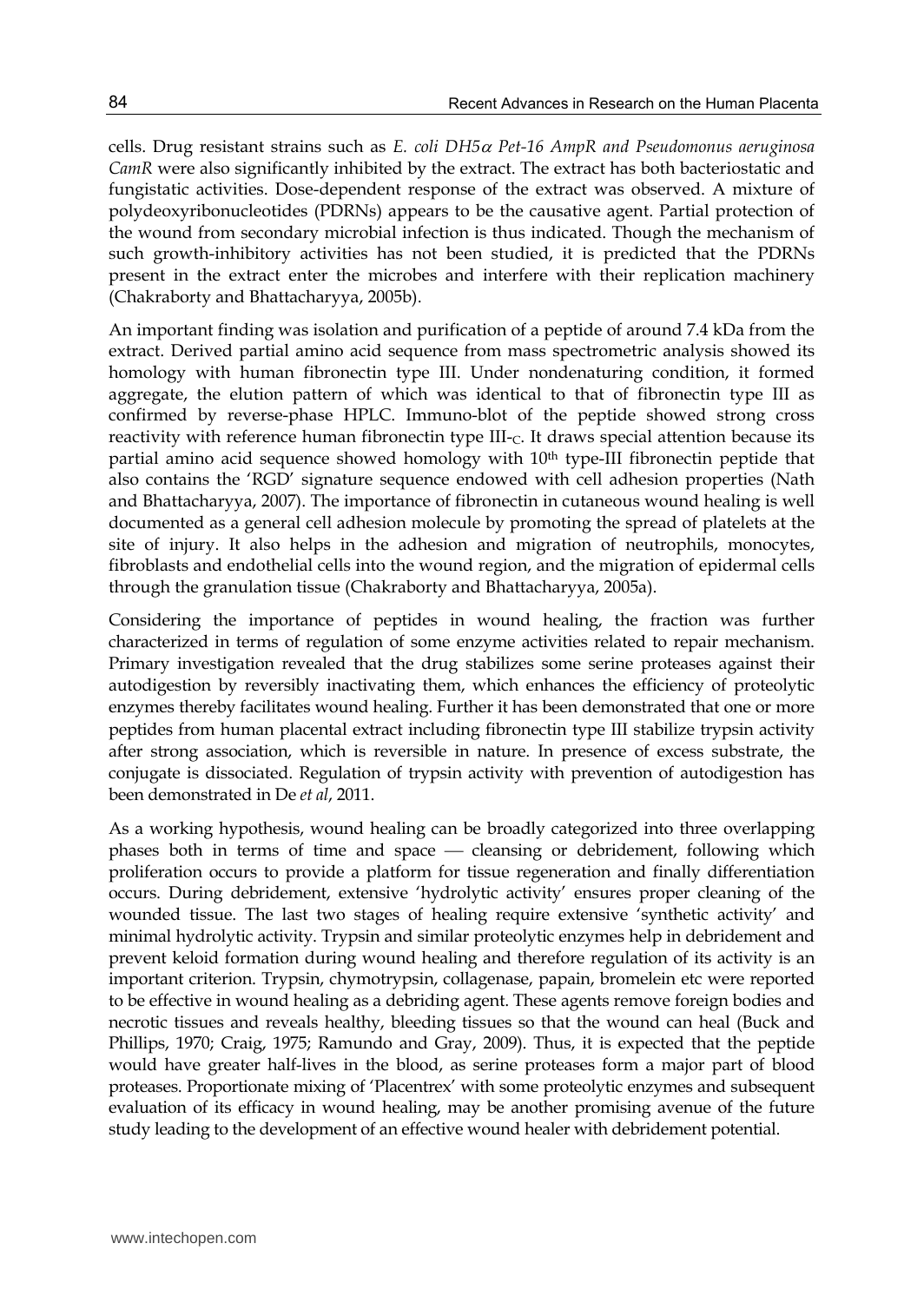It remains questionable whether the proteins and peptides of the drug remain stable in human blood as the blood contains many proteases. There is an array of proteases in blood, which include thrombin, plasmin, Hageman factor, blood coagulation cascade enzymes etc. Though it is well known that blood proteases are quite specific about their substrates, the question of stability of the drug components remains an important issue from clinical point of view. It has been demonstrated by size exclusion HPLC that the peptide fraction of the drug remains unaffected in presence of plasma and serum proteases from human blood (Fig. 1). In reverse, it has also been demonstrated by gelatin zymography that the blood proteases remain unaffected after incubation for 48 hrs in presence of the placental peptide fraction (Fig. 2). However, protease-substrate interactions are not always guided by the specificity of the protease. One essential requirement for proteolysis is that the hydrolysable bond must be physically accessible to the catalytic site of the protease. Often proteins can survive proteolysis out of its compact globular structures under physiological conditions in presence of proteases. It is generally observed that any drug administered through intra venous or intra muscular remains active in circulation for a maximum period of 48 hours after which it is removed from circulation by metabolism or excretion. Thus the studies were restricted within 48 hrs.



Fig. 1. Stability of the peptide fraction from placental extract in presence of blood protease (plasma) over 48 hr as observed from size exclusion HPLC using Waters Protein Pak 125 column (fractionation range 2-20 kDa). The sharp major peak corresponds to the unresolved peptide fractions of Mw 10-16 kDa while the second peak corresponds to elution of small bioorganic molecules. The overlapping profiles from top to bottom indicate samples of incubation time 0, 6, 18, 24, 48 hr respectively at 37°C. The loss of intensity appears to be due to partial precipitation of the peptides removed by centrifugation though there is no indication of multimer formation at the void volume of the column. The downward arrow indicates the void volume.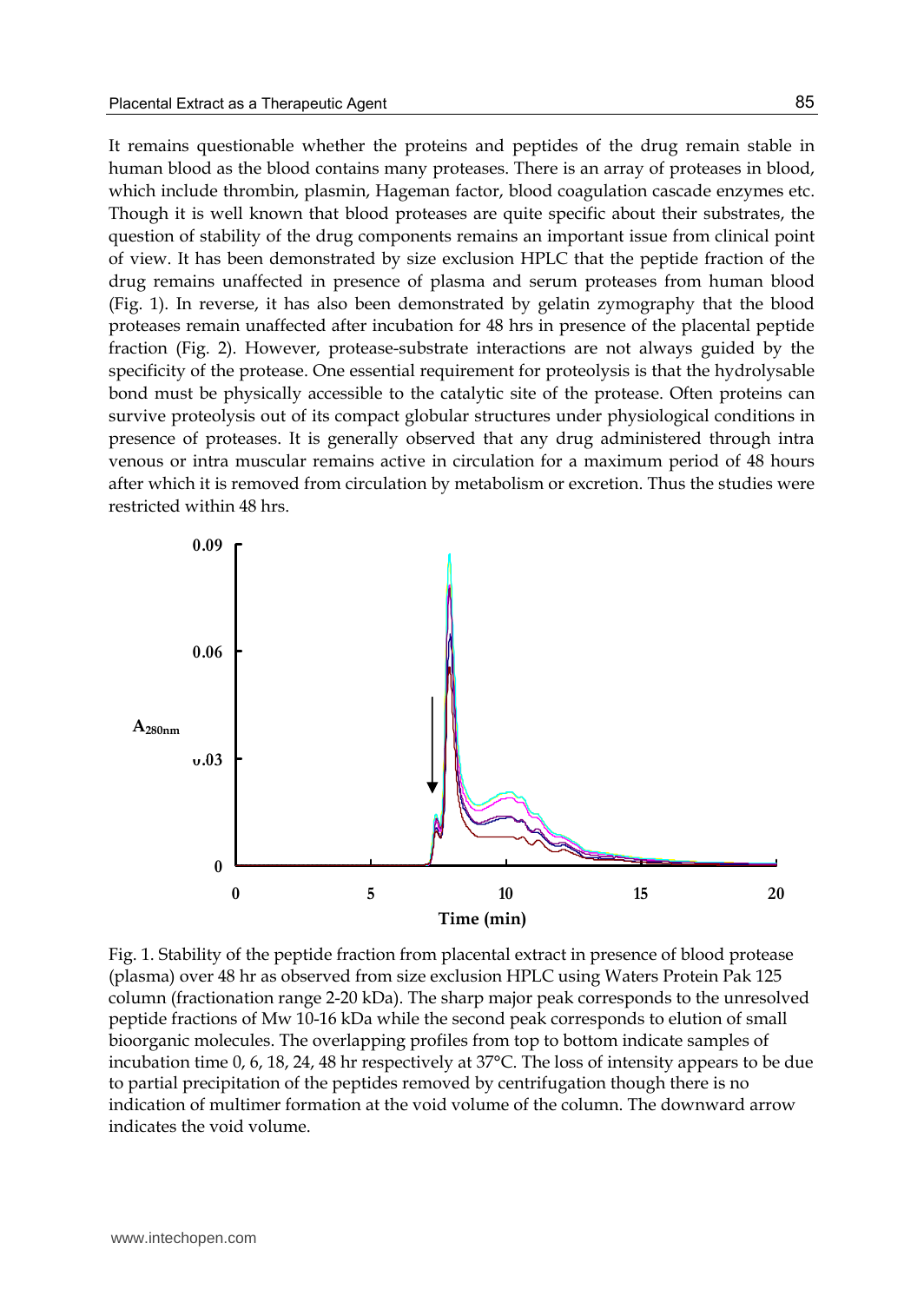

Fig. 2. Stability of blood proteases in presence of peptide fraction of human placental extract as observed by gelatin zymography. (A) Representing trypsin 0.75 ng (lane 1), buffer as control (lane 2), serum isolated from blood (lane 3) and plasma (lane 4), both were incubated for 48 hr with 10  $\mu$ g/ml of peptide fraction of the placental extract. (B) Human serum (lane 1) and plasma (lane 2) as control.

As a part of the healing process, the body enters a hypermetabolic phase, where there is an increase in demand for carbohydrates. Cellular activity is fuelled by adenosine triphosphate (ATP), which is derived from glucose, providing the energy for the inflammatory response to occur. In addition to their role in metabolic process, carbohydrates are involved in cellular signaling as well as cell-cell interaction. While addressing roles of carbohydrates, interaction of lysozyme with the extract was investigated. The enzyme showed positive reactivity in a time and concentration dependent manner indicating that carbohydrate residues were present. Attempts are in progress to identify these residues by GC-MS in presence of reference sugars (unpublished observation).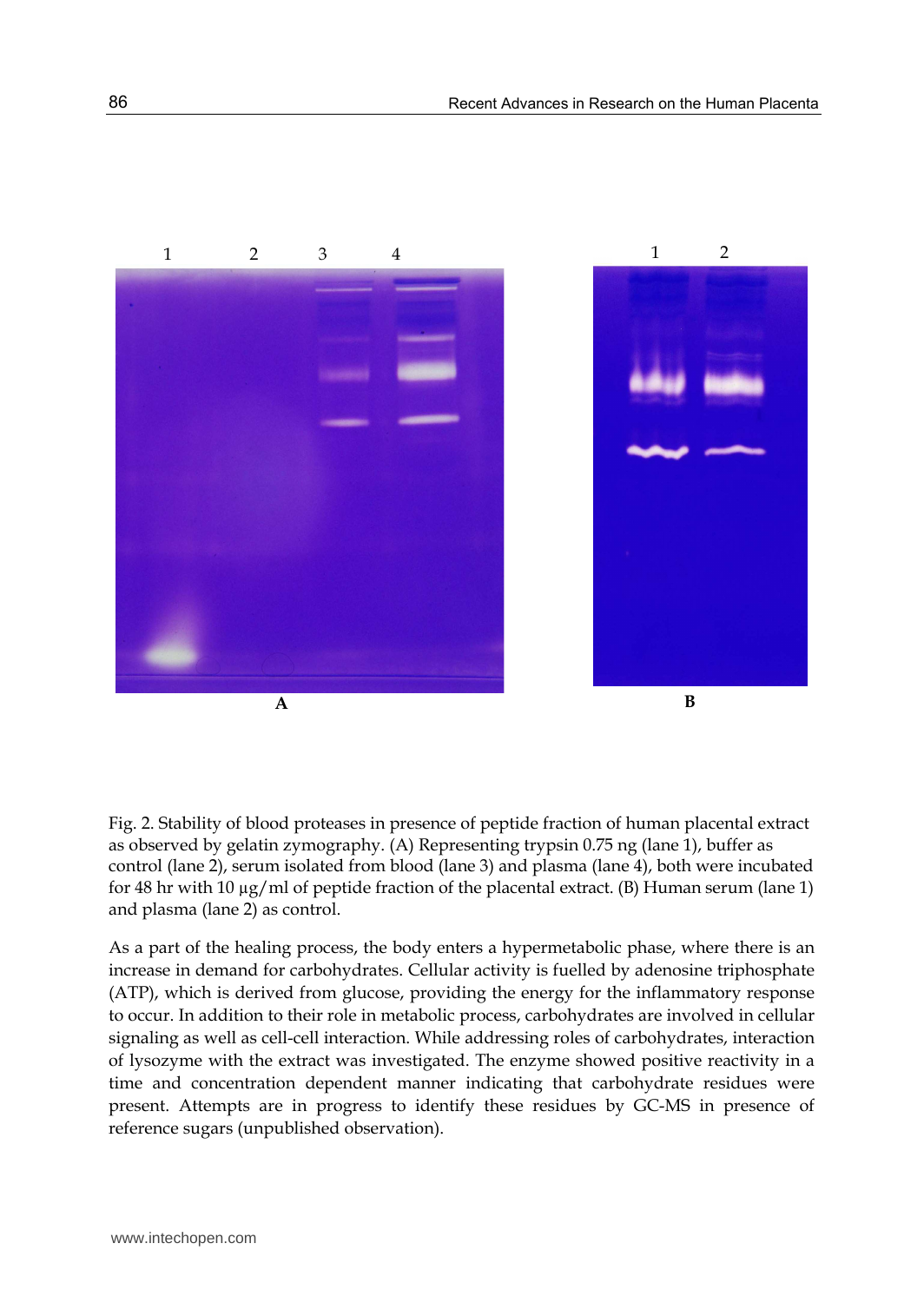This multifaceted character of the drug encourages further investigation following which the biochemical basis of its mode of action is likely to be highlighted.

#### **5. Multiple therapeutic properties of aqueous extract of human placenta**

Several clinical investigations and findings have been reported on effective therapeutic use of placental extract such as clinical evaluation in radiation-induced oral mucositis (Kaushal et al., 2001), restorative effects in X-ray-irradiated mice (Mochizuki and Kada, 1982), for the treatment of myopic and senile chorio-retinal dystrophies (Girotto and Malinverni, 1982), rheumatic arthritis (Rosenthal, 1982), osteoarthritis (Kim et al, 2010), skin diseases (Punshi, 1981), for prevention of recurring respiratory infections (Lo Polito, 1980), in the therapy of urticarias (Mittal, 1977), in therapy of children with asthmatic bronchitis (Vecchi et al., 1977), in atrophic rhinitis (Sinha et al, 1976), on hepatic drug metabolizing enzymes (Bishayee et al., 1995), in cerebral arteriosclerosis (Lafay 1965), in periodontal disease (Calvarano et al., 1989). Topical treatment of cervico-vaginal lesions using a placental extract with anticomplement activity (Sgro, 1978), local therapy of psoriasis (Lodi et al., 1986), treatment of vitiligo with topical melagenine (Suite and Quamina, 1991) has also been reported to be successful. A number of reports have been found on placental extract effective in arthritis (Yeom et al., 2003). Effectiveness of topical application of polydeoxiribonucleotide from human placenta in gynaecology has been documented (Bertone and Sgro, 1982). Postirradiation cystitis improved by instillation of early placental extract in saline (Mićić and Genbacev, 1988) and placental extract injections in the treatment of loss of hair in women is also documented (Hauser, 1982). It was reported that aqueous human placental extract induced potentiation of morphine antinociception may have a clinical significance for the treatment of persistent or chronic pain (Gurgel et al., 2000). Clinical evaluation of the aqueous extract has shown that the drug acts as a potent wound healer with anti inflammatory and immunotropic effect. Placental extract has long been used as a cosmetic supplement for skin care and skin pigmentation (Pal et al., 2002). Recently it has been reported that menopausal symptoms and fatigue in middle-aged women improved after the treatment with the aqueous placental extract (Kong et al., 2008). It has been reported that an aqueous extract of human placenta was found to offer protection against established experimental visceral leishmaniasis in BALB/c mice and hamsters, whether the *Leishmania donovani* strain involved was one that was sensitive or resistant to pentavalent antimony. Based on the results of this pilot study, a further evaluation of the efficacy of human placental extract therapy, which may offer a cost-effective way of improving the treatment of antimony-resistant cases of visceral leishmaniasis, is being undertaken (Chakraborty et al., 2008).

Several studies have shown therapeutic use of other animal placenta also. Recent report shows that the protective effect of porcine placental extract in contact hypersensitivity is mediated by inhibition of the inflammatory responses and IgE production to modulate skin inflammation (Jash et al., 2011). Cow placental extract efficiently accelerates cell division and growth factor expression by raising the insulin-like growth factor (IGF-1) mRNA and protein level to increase hair follicle size and hair length in murine (Zhang et al., 2011). Bovine placental extract is capable of improving the tenderness of certain injuries that are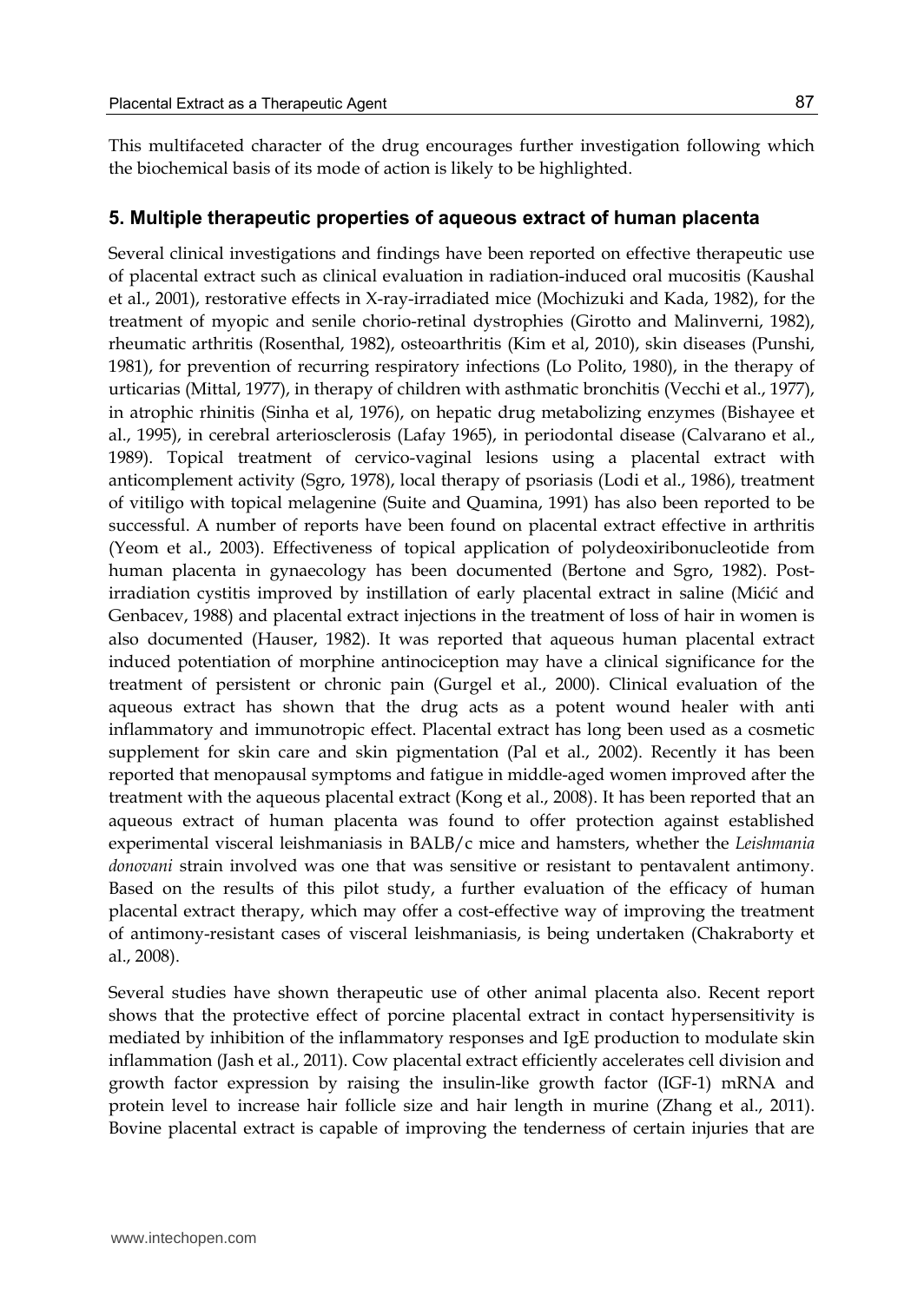relatively high in connective tissue, while avoiding myofibrillar protein hydrolysis (Phillips et al. 2000). An immunomodulatory peptide was isolated from aqueous extract of bovine placenta which showed no significant homology with other immunomodulatory peptides (Fang et al., 2007). Thus, the therapeutic potency of placental extract has earned global recognition.

# **6. Conclusion**

Natural medicine continues to play an important role for prevention, alleviation and cure of diseases. In some part of the Western world, the use of traditional medicine has been largely lost. However, it is a widespread phenomenon in the developing countries where 80% of the population is still relying on traditional medicine for primary healthcare. Derived from folklore, human placental preparations show immense therapeutic value and can be safely used once it is ensured that the source is free from fatal infections like HIV, HBV, HCV and alike. The aqueous extract of human placenta is a scientifically proven potent wound healer. Characterization of active components present in different placental preparations and correlating them with their therapeutic actions are the promising avenue for future study. A fibronectin type III-like peptide present in the aqueous extract appears to be one of the key components for wound healing. It is known from the literature that this type of peptide inhibits tumor growth, angiogenesis and metastasis. Therefore, future work should include evaluation of human placental extract as anti-tumor agent. Identification of the possible signaling pathways for wound healing as well as other therapeutic properties of the placental peptide should receive immediate attention. Additional components identified include PDRN and NADPH. Further, yet unidentified peptides or small molecules might also be present in various preparations of the extract that might play roles in wound healing and related disorders. Identification of other biologically active components in the extract and their mechanism of action in terms of cellular signaling, which play significant role in wound healing also needs to be addressed.

# **7. Acknowledgement**

Work was supported by a research grant from the drug house Albert David Ltd. Kolkata. We thank Ms. Debashree De (SRF, CSIR-New Delhi) and Ms. Anwesha Majumder (SRF, Albert David Ltd.) for their contribution in zymography and size exclusion HPLC experiments.

# **8. References**

Bertone C, Sgro LC. Clinical data on topical application in gynaecology of polydeoxiribonucleotide of human placenta. *Int. J. Tissue React.* 1982; 4: 165-167.

Biswas TK, Auddy B, Bhattacharyya NP, Bhattacharyya S, Mukherjee B. Wound healing activity of human placental extract in rats. *Acta Pharmacol. Sin*. 2001; 22: 1113- 1116.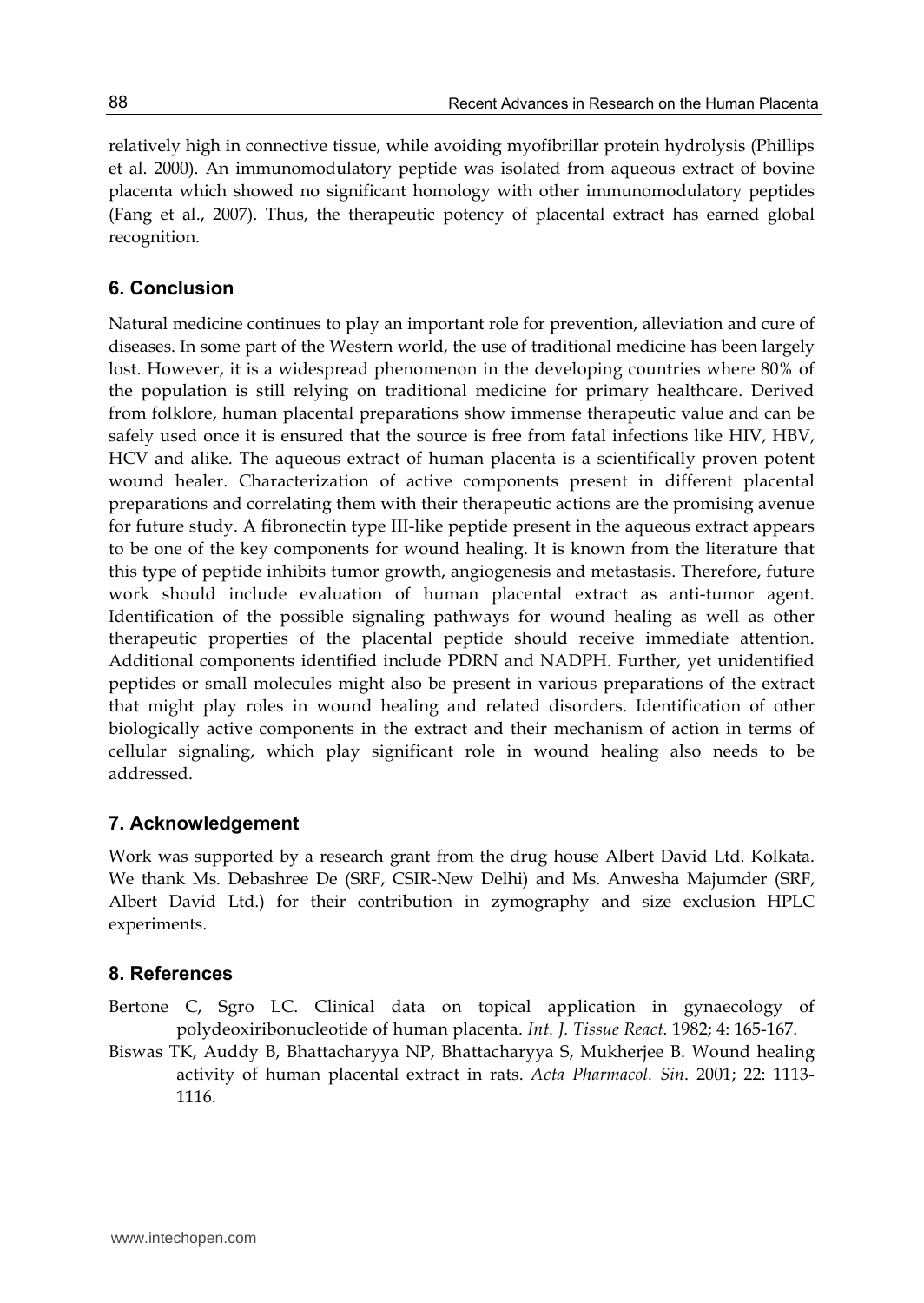- Bishayee A, Banerjee AK, Chatterjee M. Effects of human placental extract on hepatic drug metabolizing enzyme. *Riv. Eur. Sci. Med. Farmacol.* 1995; 17: 19-26.
- Buck JE, Phillips N. Trial of Chymoral in professional footballers. *Br J Clin Pract.* 1970; 24: 375-377.
- Burgos H, Herd A, Bennett JP. Placental angiogenic and growth factors in the treatment of chronic varicose ulcers: preliminary communication. *J. Royal Soc. Med*. 1989; 82: 598–599.
- Calvarano G, De Polis F, Sabatini G. Treatment with placental extract in periodontal disease. *Dent. Cadmos.* 1989; 57:85-86.
- Chakraborty D, Basu JM, Sen P, Sundar S, Roy S. Human placental extract offers protection against experimental visceral leishmaniasis: a pilot study for a phase-I clinical trial. *Ann. Trop. Med. Parasitol.* 2008; 102: 21-38.
- Chakraborty PD, Bhattacharyya D. Isolation of fibronectin Type III like peptide from human placental extract used as wound healer. *J. Chromatogr. B* 2005a; 818: 67- 73.
- Chakraborty PD, Bhattacharyya D. In vitro growth inhibition of microbes by human placental extract. *Curr. Sc*. 2005b; 88: 782-786.
- Chakraborty PD, Bhattacharyya D, Pal S, Ali N. In vitro induction of nitric oxide by mouse peritoneal macrophages treated with human placental extract. *Int. Immunopharmacol.* 2006; 6: 100-107.
- Chakraborty PD, De D, Bandyopadhyay S, Bhattacharyya D. Human aqueous placental extract as a wound healer. *J. Wound Care* 2009; 18: 462-467.
- Craig RP. The quantitative evaluation of the use of oral proteolytic enzymes in the treatment of sprained ankles. *Injury* 1975; 6: 313-316.
- Datta P, Bhattacharyya D. Spectroscopic and chromatographic evidences of NADPH in human placental extract used as wound healer. *J. Pharma. Biomed. Anal*. 2004a; 34: 1091-1098.
- Datta P, Bhattacharyya D. Analysis of fluorescence excitation-emission matrix of multicomponent drugs: A case study with human placental extract used as wound healer. *J. Pharma. Biomed. Anal.* 2004b; 36: 211-218.
- De D, Chakraborty PD, Bhattacharyya D. Analysis of free and bound NADPH in aqueous extract of human placenta used as wound healer. *J. Chromatogr. B.* 2009; 877: 2435
- De D, Chakraborty PD, Bhattacharyya D. Regulation of trypsin activity by peptide fraction of an aqueous extract of human placenta used as wound healer. *J. Cell. Physiol.* 2011; 226: 2033-2040.
- Diegelmann RF, Evans MC. Wound healing: an overview of acute, fibrotic and delayed healing. *Front. Biosci.* 2004; 9:283-289.
- Efron DT, Most D, Barbul A. Role of nitric oxide in wound healing. *Curr. Opin. Clin. Nutr. Metab. Care* 2000; 3: 197–204.
- Falanga V. Introducing the concept of wound bed preparation. *Int. Forum Wound Care* 2001; 16: 1-4.
- Fang XP, Xia WS, Sheng QH, Wang YL. Purification and characterization of an immunomodulatory Peptide from bovine placenta water-soluble extract. *Prep. Biochem. Biotechnol.* 2007; 37: 173-184.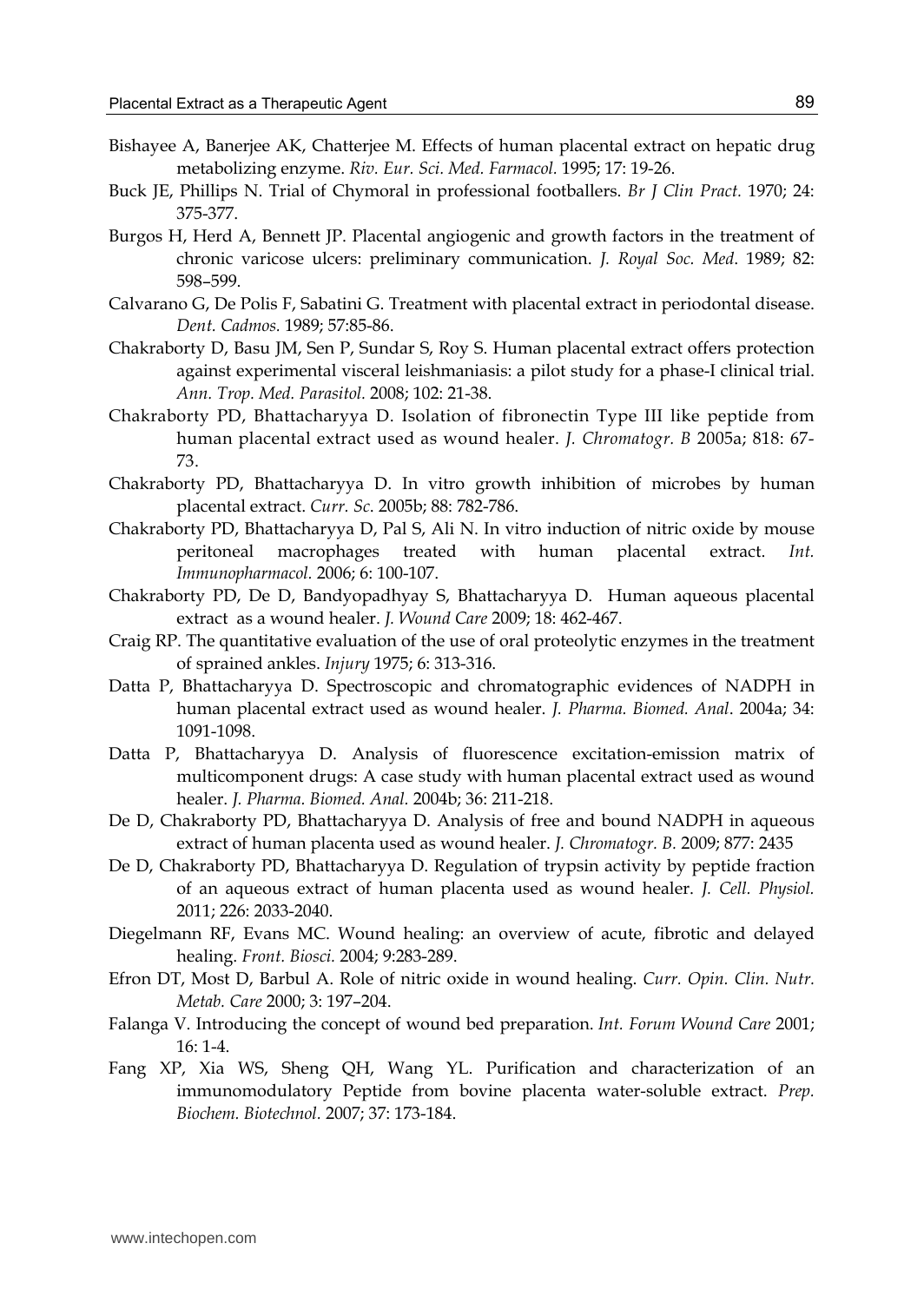- Filatov VP. Tissue therapy. *Med. Gen. Fr.* 1951; 11: 3-5.
- Filatov VP. Tissue Therapy. Foreign Language Publishing House, Moscow; 1955.
- Girotto G, Malinverni W. Use of placental extract for the treatment of myopic and senile chorio-retinal dystrophies. *Int. J. Tissue React.* 1982; 4: 169-172.
- Gupta R, Chattopadhyay D. Glutamate is the chemotaxis-inducing factor in placental extracts. *Amino Acids* 2009: 37: 359-366.
- Gurgel LA, Santos FA, Rao VS. Effects of human placental extract on chemical and thermal nociception in mice. *Eur. J. Pain* 2000; 4: 403-408.
- Hauser GA. Placental extract injections in the treatment of loss of hair in women. *Int. J. Tissue React.* 1982; 4: 159-163.
- Hong JW, Lee WJ, Hahn SB, Kim BJ, Lew DH. The effect of human placenta extract in a wound healing model. *Ann. Plast. Surg.* 2010; 65: 96-100.
- Jash A, Kwon HK, Sahoo A, Lee CG, So JS, Kim J, Oh YK, Kim YB, Im SH. Topical application of porcine placenta extract inhibits the progression of experimental contact hypersensitivity. *J Ethnopharmacol.* 2011; 133; 654-662.
- Kaushal V, Verma K, Manocha S, Hooda HS, Das BP. Clinical evaluation of human placental extract (placentrex) in radiation-induced oral mucositis. *Int. J. Tissue React.* 2001; 23: 105-110.
- Kong MH, Lee EJ, Lee SY, Cho SJ, Hong YS, Park SB. Effect of human placental extract on menopausal symptoms, fatigue, and risk factors for cardiovascular disease in middle-aged Korean women. *Menopause* 2008; 15: 296-303.
- Kim JK, Kim TH, Park SW, Kim HY, Kim S, Lee S, Lee SM. Protective effects of human placenta extract on cartilage degradation in experimental osteoarthritis. *Biol. Pharma. Bull*. 2010; 33: 1004-1010.
- Luo JD,Chen AF, Nitric oxide: a newly discovered function on wound healing. *Acta pharmacol. Sin.* 2005; 26: 259-264.
- Lo Polito F. Action of a human placenta extract used for prevention of recurring respiratory infections. *Minerva Pediatr.* 1980; 32: 261-266.
- Lodi A, Cattaneo M, Betti R, Marmini A, Masnada MC. Local therapy of psoriasis with placental extract. *G. Ital. Dermatol. Venereol.* 1986; 121: XV-XVII.
- Lafay J. Cerebral arteriosclerosis and placental extract. *Clinique* 1965; 60: 309-316.
- Mittal KN. Role of placental extract in the therapy of urticarias. *Indian J. Dermatol.* 1977; 22: 117-120.
- Mićić S, Genbacev O. Post-irradiation cystitis improved by instillation of early placental extract in saline. *Eur. Urol.* 1988; 14: 291-293.
- Mochizuki H, Kada T. Restorative effects of human placenta extract in X-ray-irradiated mice. *J. Radiat. Res.* 1982; 23: 403-410.
- Nath S, Bhattacharyya D. Cell adhesion by aqueous extract of human placenta used as wound healer. *Indian J. Exp. Biol*. 2007; 45: 732-738.
- Nelson DL, Cox MM. Lehninger principles of biochemistry. 3rd ed. New York: Macmillan worth Publishers: 2000.
- Pati S, Saumandal BK, Bhattacharyya AK, Saumandal P. Clinical evaluation of effect of dressing with placental extract (Inj Placentrex) in the treatment of infected wounds. *J. Obstet. Gynaecol.* (India) 2001; 51: 124-126.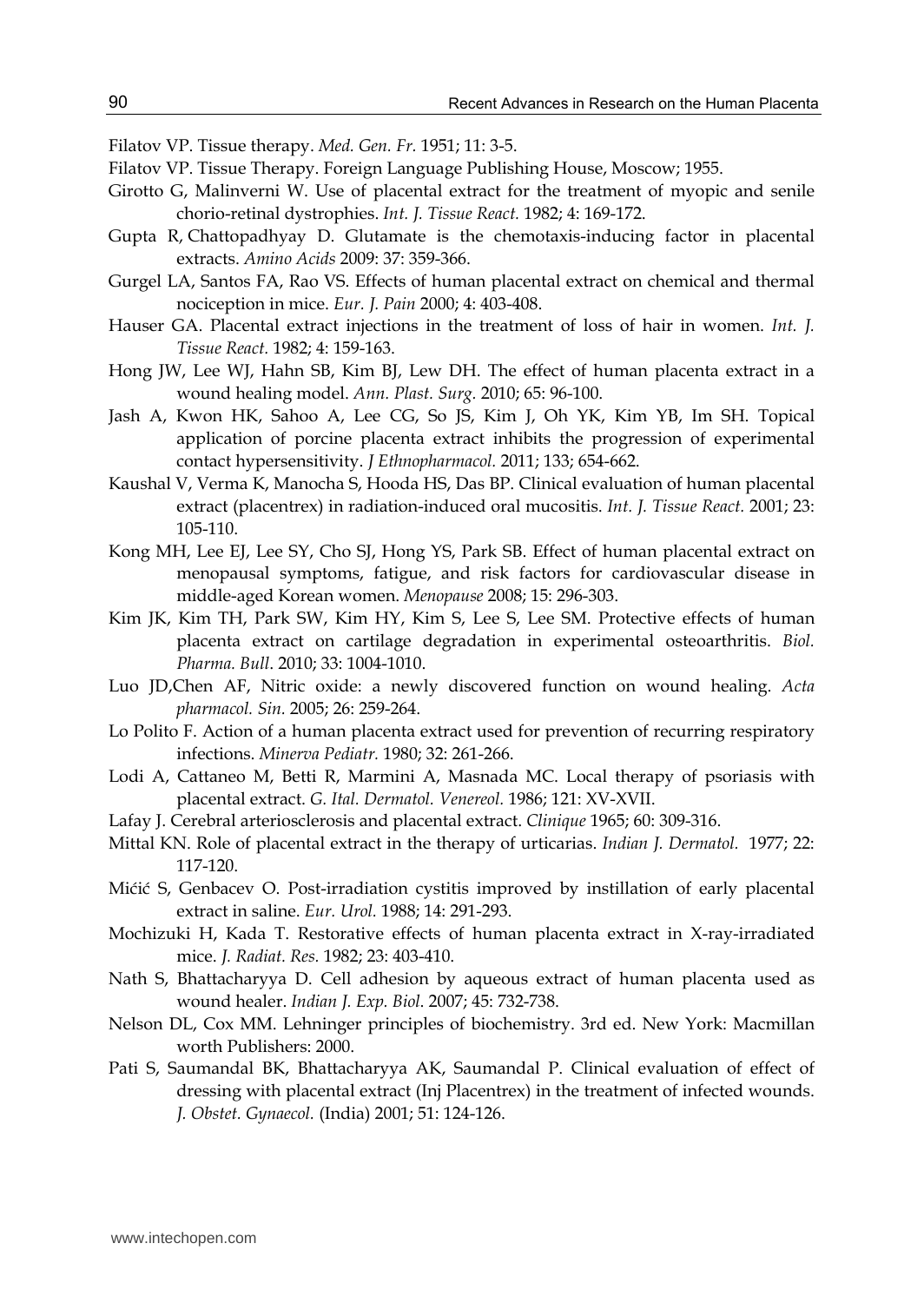- Pal P, Roy R, Datta PK, Dutta AK, Biswas B, Bhadra R. Hydroalcoholic human placental extract: skin pigmenting activity and gross chemical composition. *Int. J. Dermatol.* 1995; 34: 61-66.
- Pal P, Mallick S, Mandal SK, Das M, Dutta AK, Datta PK Bhadra R. Human placental extract: in vivo and in vitro assessments of its melanocyte growth and pigmentinducing activities. *Int. J. Dermatol.* 2002; 41: 760-767.
- Punshi S K. Treatment of skin diseases with biogenous stimulator-placental extract. *Indian J. Dermatol.* 1981; 26: 11-13.
- Phillips AL, Means WJ, Kalchayanand N, McCormick RJ, Miller KW. Bovine placental protease specificity toward muscle connective tissue proteins. *J. Anim. Sci.* 2000; 78: 1861-1866.
- Ramundo J, Gray M. Collagenases for enzymatic debridement: A systematic review. *J Wound Ostomy Continence Nurs* 2009; 11: S4-S11.
- Rosenthal M. The application of an extract of human placenta in the treatment of rheumatic affections. *Int. J. Tissue React.* 1982; 4: 147-151.
- Shukla, V. K., Rasheed, M. A., Kumar, M., Gupta, S. K. and Pandey, S. S., A trial to determine the role of placental extract in the treatment of chronic non-healing wounds. *J. Wound Care*, 2004; 13: 177–179.
- Sinha SN, Gupta SC, Samuel KC, Misra UC. Placental extract therapy in atrophic rhinitis. *Eye Ear Nose Throat Mon.* 1976; 55: 59-61.
- Sgro LC, Topical treatment of cervico-vaginal lesions using a placental extract with anticomplement activity. *Minerva Ginecol.* 1978; 30: 671-682.
- Subramanian T, Vijayarathinam P, Sathyavan V. Effects of placental dressing indolent ulcers. *J. Indian Med. Assoc.* 1990; 88: 314–316.
- Suite M, Quamina DB. Treatment of vitiligo with topical melagenine, a human placental extract. *J. Am. Acad. Dermatol.* 1991; 24: 1018-1019.
- Tonello G, Daglio M, Zaccarelli N, Sottofattori E, Mazzei M, Balbi A. Characterization and quantitation of the active polynucleotide fraction (PDRN) from human placenta, a tissue repair-stimulating agent. *J. Pharma. Biomed. Anal.* 1996; 14: 1555-1560.
- Vecchi V, Faldella G, Paolucci G. Use of a human placental extract. Human placental S fraction or HRPS fraction in therapy of children with asthmatic bronchitis. *Minerva Pediatr.* 1977; 29: 1323-1330.
- Wu CH, Chang GY, Chang WC, Hsu CT, Chen RS. Wound healing effects of porcine placental extracts on rats with thermal injury. *Br. J. Dermatol.* 2003; 148: 236 – 245.
- WHO Expert Committee on Specifications for Pharmaceutical Preparations. Thirty-second report. Geneva, World Health Organization, 44-52 and 75-76 (1992) (WHO Technical Report Series, No. 823).
- Yeom MJ, Lee HC, Kim GH, Shim I, Lee HJ, Hahm DH. Therapeutic effects of Hominis placenta injection into an acupuncture point on the inflammatory responses in subchondral bone region of adjuvant-induced polyarthritic rat. *Biol. Pharma. Bull.* 2003; 26: 1472-1477.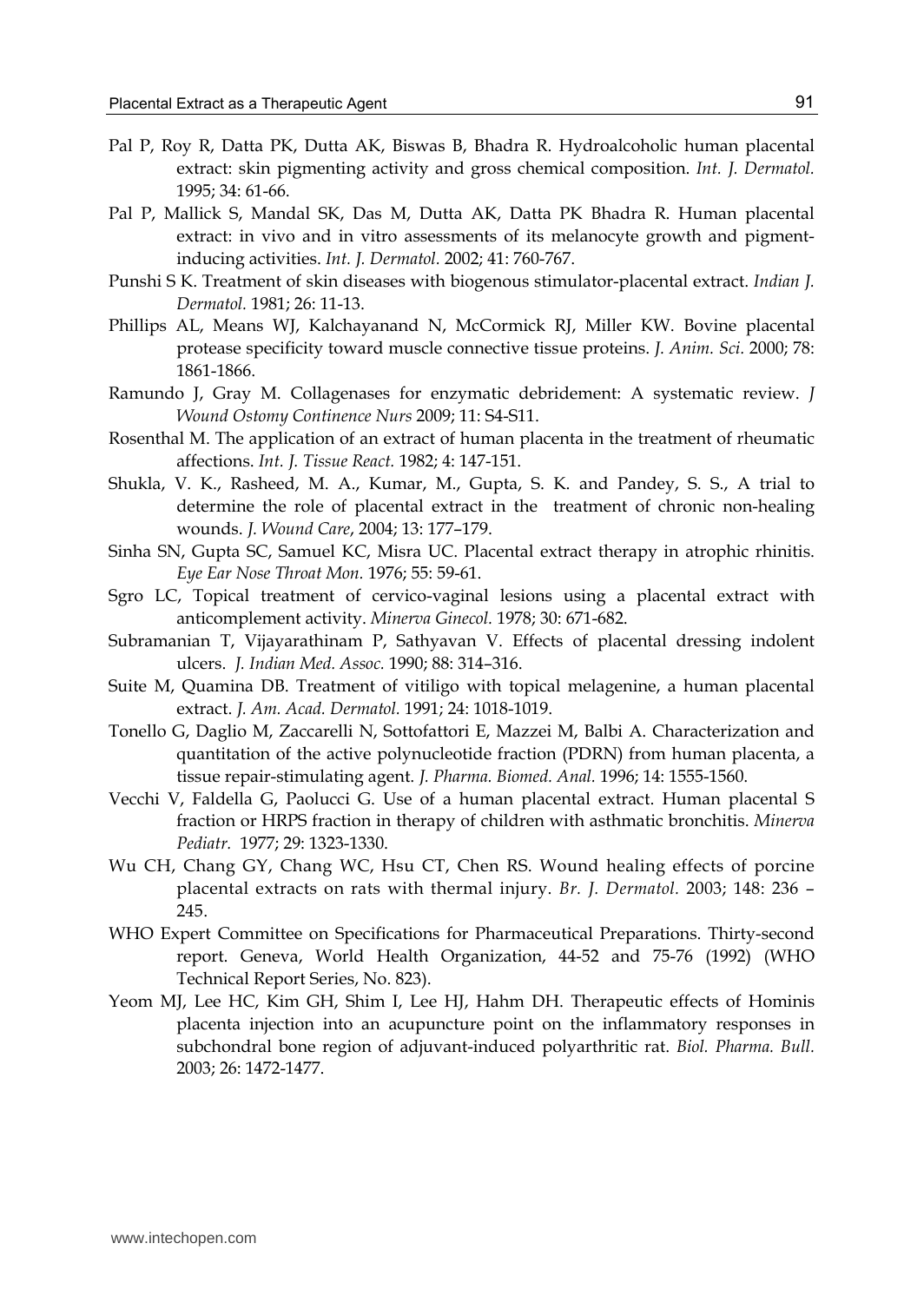Zhang D, Lijuan G, Jingjie L, Zheng L, Wang C, Wang Z, Liu L, Mira L, Sung C. Cow placenta extract promotes murine hair growth through enhancing the insulin - like growth factor-1*. Indian J. Dermatol*. 2011; 56: 14-18.